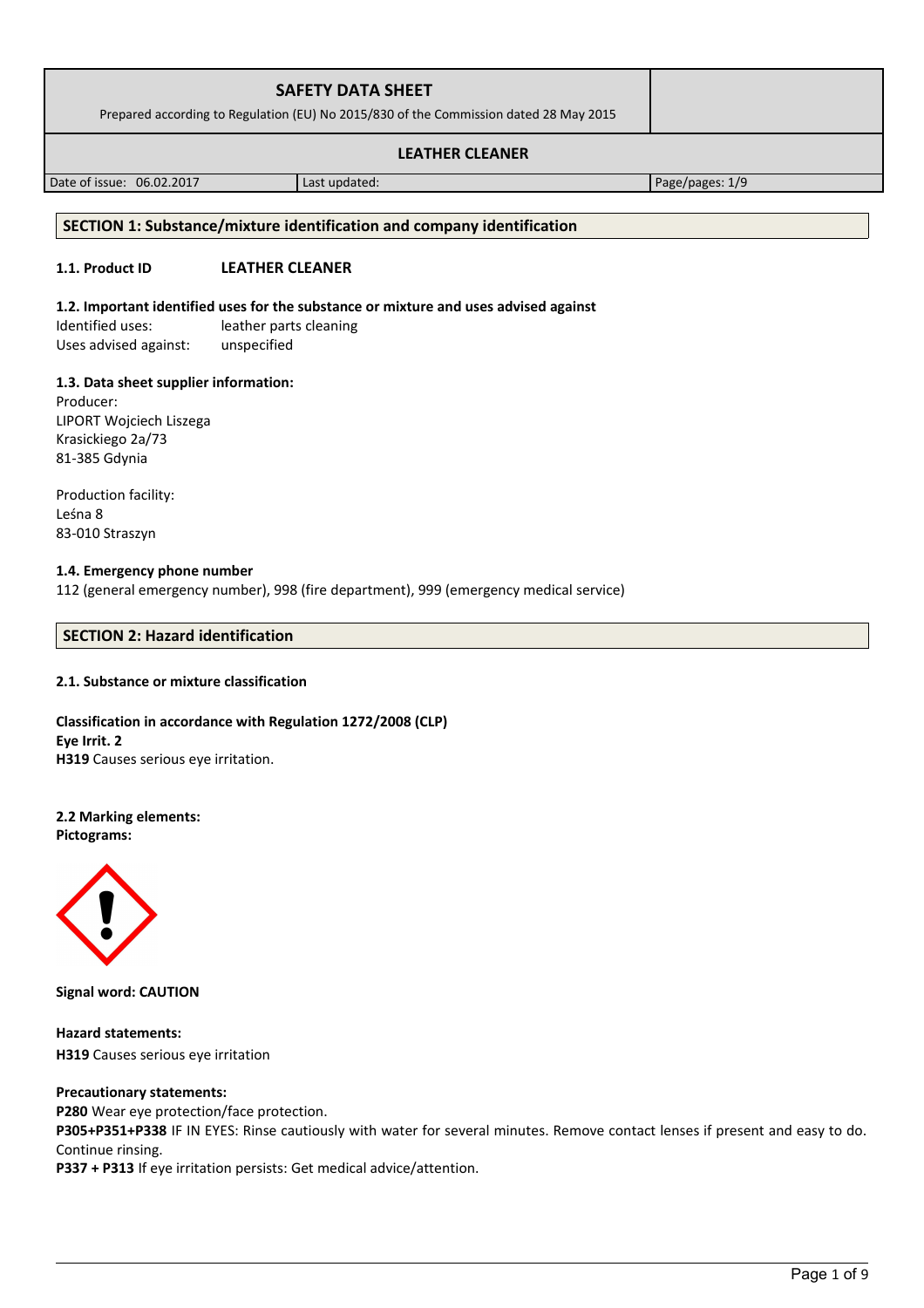| <b>SAFETY DATA SHEET</b><br>Prepared according to Regulation (EU) No 2015/830 of the Commission dated 28 May 2015 |               |                 |
|-------------------------------------------------------------------------------------------------------------------|---------------|-----------------|
| <b>LEATHER CLEANER</b>                                                                                            |               |                 |
| Date of issue: 06.02.2017                                                                                         | Last updated: | Page/pages: 2/9 |

## **2.3 Other hazards:**

No information regarding the meeting of PBT or vPvB criteria in accordance with appendix XIII of the REACH regulation. No appropriate research has been carried out on this product.

## **SECTION 3: Composition/component information**

## **3.1. Substances**

Not applicable

### **3.2. Mixtures**

Dangerous components:

|                                                 |                 | <b>CLP</b> classification    |                                |  |
|-------------------------------------------------|-----------------|------------------------------|--------------------------------|--|
| <b>Product ID</b>                               | Quantity<br>[%] | <b>Hazard classification</b> | <b>Hazard statements codes</b> |  |
| Primary alcohol ethoxylate                      |                 |                              |                                |  |
| CAS number: 68439-45-2                          |                 |                              |                                |  |
| EC number: -                                    |                 | Eye Dam.1                    | H318                           |  |
| Index number: -                                 | 2.5             | Acute Tox. 3                 | H331                           |  |
| <b>REACH registration number:</b> the substance |                 | Acute Tox. 4                 | H302                           |  |
| is subject to the transitional period           |                 |                              | H312                           |  |
| regulations                                     |                 |                              |                                |  |

The full meaning of hazard statements has been given in section 16

### **SECTION 4: First aid measures**

### **4.1. Description of first aid measures**

### **Routes of exposure:**

Inhalation, ingestion, skin and eye contact.

#### **Inhalation:**

Take the affected person out into fresh air. Place in a comfortable position. Ensure peace and protect against heat loss.

#### Provide medical assistance if necessary. **Consumption:**

Rinse mouth with water, drink 2-3 cups of water, consult a doctor. Do not induce vomiting. If unconscious do not give anything by mouth.

Transport the affected person to hospital if necessary. Ensure peace, place in a lying position and protect against heat loss. **Eye contact:**

Remove any contact lenses if possible.

Flush with plenty of lukewarm water for 10–15 minutes with eyelids wide open. Place the upper eyelid on the lower eyelid from time to time. Cover the eyes with a compress.

Provide ophthalmologist assistance if necessary.

### **Skin contact:**

Take off the contaminated clothes and shoes.

Wash the contaminated skin with plenty of water and then with water containing mild soap.

Seek medical attention if skin irritation persists.

### **4.2. Most important symptoms and effects, both acute and delayed**

No further data available.

### **4.3. Indication of any immediate medical attention and special treatment needed**

The course of action is decided on by a medical doctor, based on an examination of the person affected.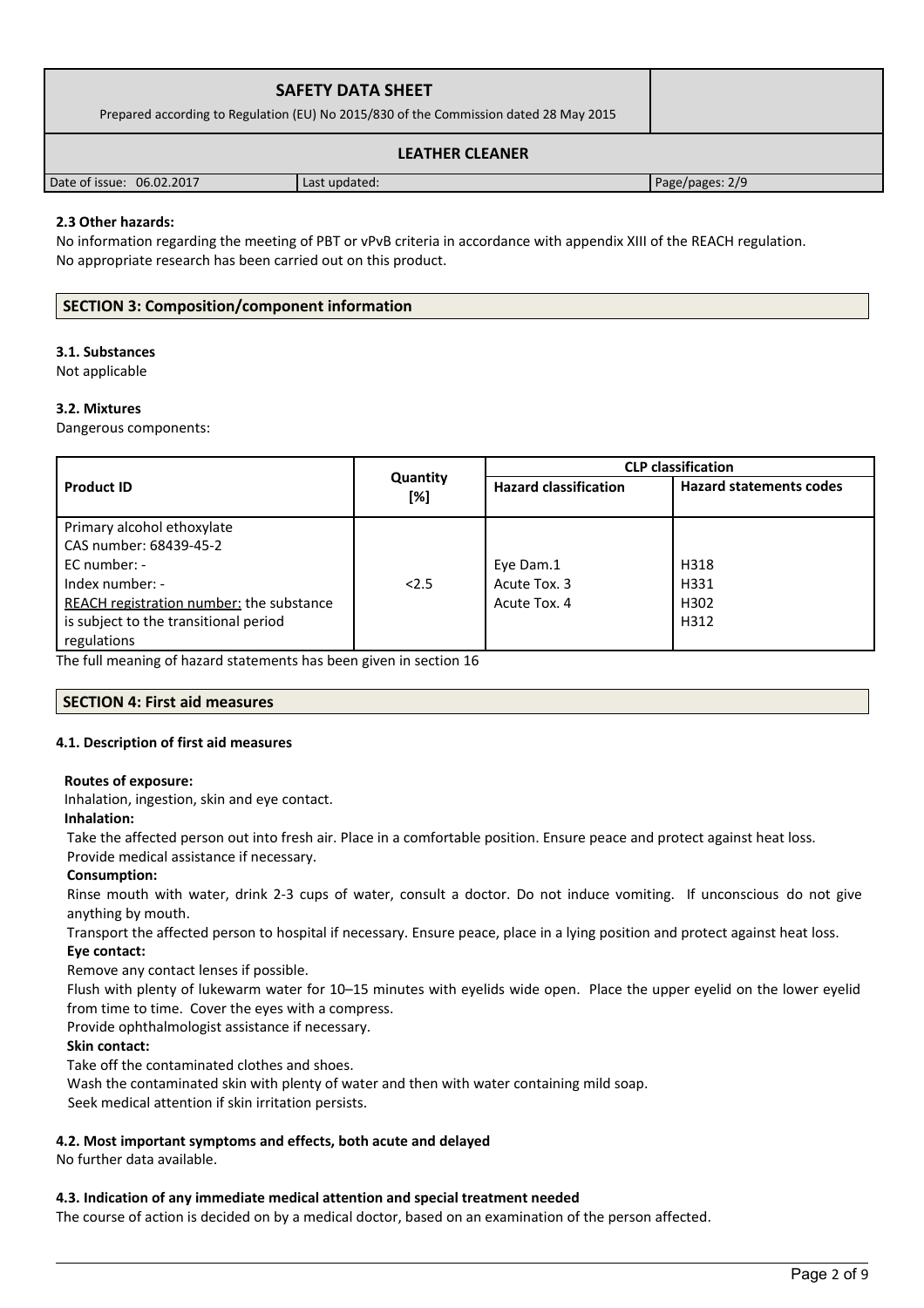| <b>SAFETY DATA SHEET</b><br>Prepared according to Regulation (EU) No 2015/830 of the Commission dated 28 May 2015 |  |
|-------------------------------------------------------------------------------------------------------------------|--|
| <b>LEATHER CLEANER</b>                                                                                            |  |

## **LEATHER CLEANER**

Date of issue: 06.02.2017 Last updated: Page/pages: 3/9

## **SECTION 5: Fire emergency procedure**

## **5.1. Extinguishing agents:**

**Suitable extinguishing agents:** alcohol-resistant foam or dry extinguishing agents, carbon dioxide extinguishers, sand, soil, water aerosol. Choose extinguishing agents based on the conditions of the environment. **Unsuitable extinguishing agents:** High volume water jet.

# **5.2. Special threats related to the substance or mixture**

In case of fire, high temperatures cause a release of hazardous decomposition products that contain carbon monoxides.

# **5.3. Information for the fire department**

Spray the containers located in the fire area with water, remove from the hazardous area if possible. In case of a fire in an enclosed environment, use protective clothing and compressed air breathing apparatus. Do not allow the extinguishing agents into ground waters, surface waters, or sewage systems.

# **SECTION 6: Measures regarding accidental release into the environment**

# **6.1. Individual safety measures, protective equipment and emergency procedures**

For persons other than emergency personnel: notify the appropriate authorities of the emergency. Remove any persons not participating in the containment procedures from the contamination area. For emergency personnel: Ensure proper ventilation, use individual safety measures.

# **6.2. Environmental safety measures**

Prevent the contamination from spreading into sewage systems and water reservoirs.

# **6.3. Methods of removing and preventing the spread of contamination:**

Prevent the contamination from spreading and attempt removal using absorptive materials (sand, diatomite, universal absorbent), place the contaminated materials in properly marked containers for subsequent utilization in accordance with the mandatory provisions of the law.

# **6.4. References to other sections**

Product waste disposal – see section 13 of this data sheet. Individual protective measures – see section 8 of this data sheet.

# **SECTION 7: Storage and use of substances and mixtures**

# **7.1. Precautions for safe handling**

**Recommendations for handling the mixture**  Avoid direct contact with the mixture. Avoid inhalation. Prevent from spreading into sewage systems. **Apply general provisions of the industrial work hygiene**  Do not eat, drink or smoke when using the product. Replace the contaminated clothing. Wash hands thoroughly after handling.

Wash contaminated clothing before reusing.

Wash hands and face before breaks at work.

# **7.2. Safe storage regulations, including any mutual incompatibility information**

Store in a well-ventilated area. Keep container tightly closed. Store in a cool place. Protect from sunlight and sources of heat.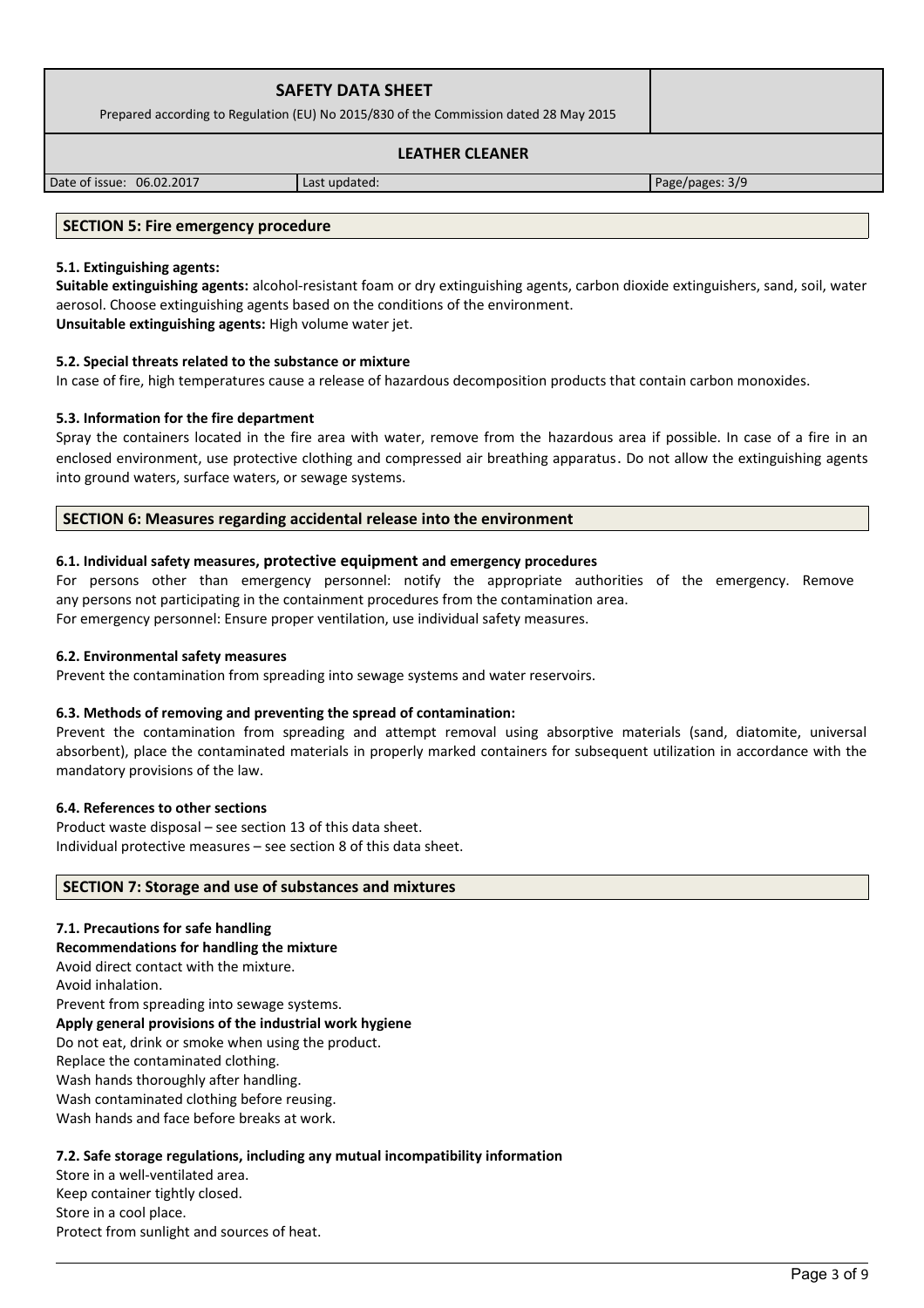| <b>SAFETY DATA SHEET</b><br>Prepared according to Regulation (EU) No 2015/830 of the Commission dated 28 May 2015 |  |
|-------------------------------------------------------------------------------------------------------------------|--|
| <b>LEATHER CLEANER</b>                                                                                            |  |

Date of issue: 06.02.2017 Last updated: Page/pages: 4/9

Do not store with food or animal feeding stuffs.

Always use containers made of materials analogous to the original ones. Open containers should be handled very carefully so as to prevent spillage. Do not handle until all safety precautions have been read and understood.

## **7.3. Specific end use(s)**

See section 1.2 of this data sheet.

## **SECTION 8: Exposure controls/individual protective measures**

#### **8.1. Control parameters**

#### **The national highest acceptable concentration values in the work environment**

in accordance with the Notice of the Minister of Labor and Social Policy of 6 June 2014 on the highest acceptable concentration and intensity of factors detrimental to health in the work environment (Dz.U. (Journal of Laws) 2014, item 817).

| <b>NAME OF THE SUBSTANCE</b> | ID      | $NDS$ (mg/m3) | <b>NDSCh</b> (mg/m <sup>3</sup> ) | $N$ DSP (mg/m3)   |
|------------------------------|---------|---------------|-----------------------------------|-------------------|
| $- - -$                      | $- - -$ | $- - -$       | $- - -$                           | $\qquad \qquad -$ |

## **8.2. Exposure controls**

**Appropriate technical control measures:** Storage rooms and work stations should be adequately ventilated.

#### **Appropriate technical control measures**

Storage rooms and work stations should be adequately ventilated. **Individual safety measures** 



### **Face and eye protection**

If while using the product splashing may occur – use tight-fitting safety glasses or faceshield screens according to EN 166. **Skin protection** 



#### **Hand protection**

Wear protective gloves according to EN 374.

Recommended material:

butyl rubber (thickness >= 0.36 mm, breakthrough time > 480 min)

nitrile rubber (thickness >= 0.38 mm, breakthrough time > 480 min)

neoprene (thickness >= 0.65 mm, breakthrough time > 240 min)

When selecting glove materials, consider their breakthrough time, rates of diffusion and degradation.

The protective gloves should be regularly changed or replaced immediately if damaged (torn, perforated), or when first signs of wear and changes in their appearance occur (color, flexibility, shape).

A protective cream should be applied to all uncovered parts of the body.

### *Body protection*

Use protective workwear.

The selection of individual protection measures must be made taking into account the concentration and quantity of the hazardous substance occurring in the work environment.

#### **Respiratory tract protection**

Not necessary if ventilation is adequate.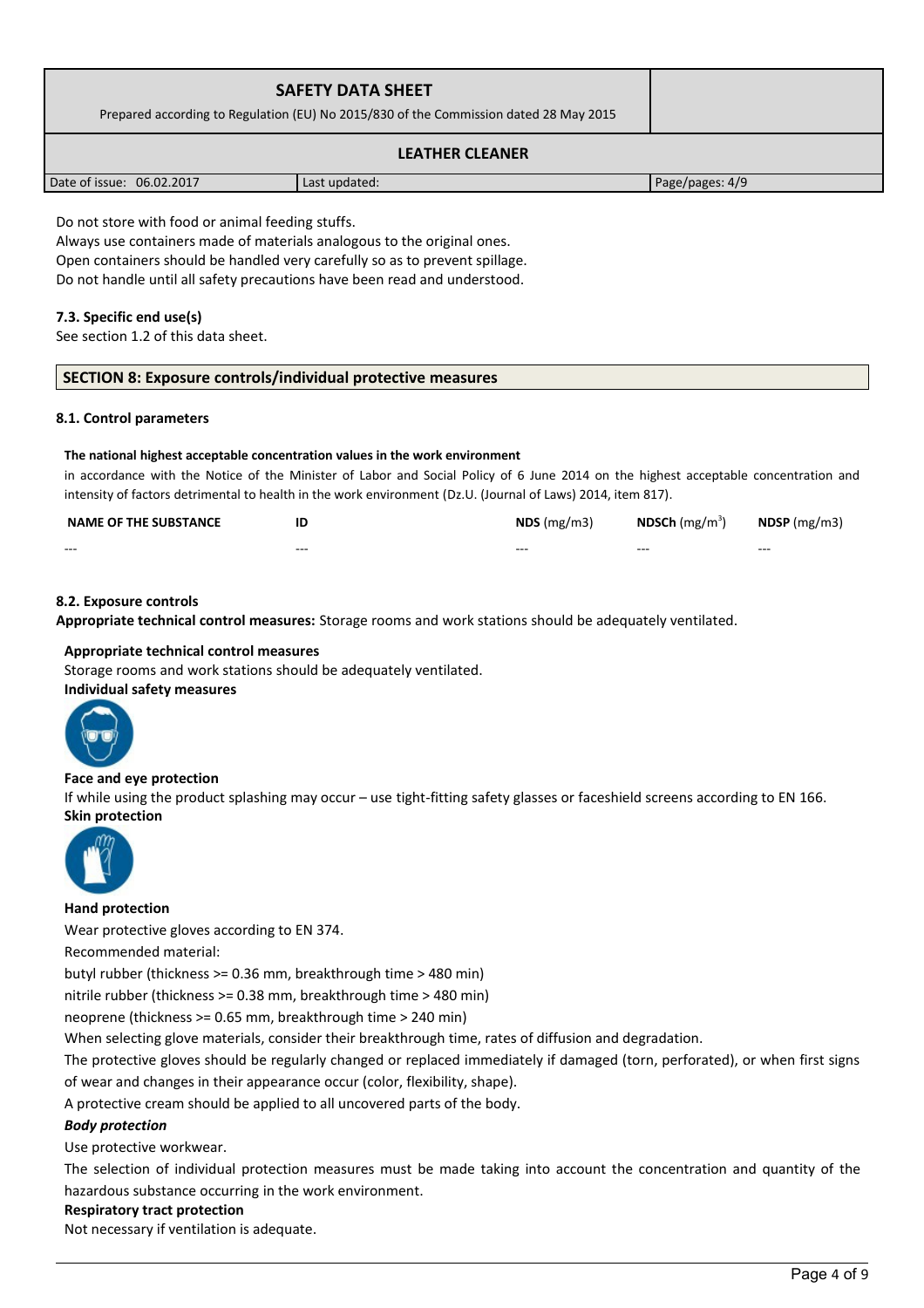| <b>SAFETY DATA SHEET</b><br>Prepared according to Regulation (EU) No 2015/830 of the Commission dated 28 May 2015 |  |
|-------------------------------------------------------------------------------------------------------------------|--|
| <b>LEATHER CLEANER</b>                                                                                            |  |

Date of issue: 06.02.2017 **Last updated:** Page/pages: 5/9

## **Environment exposure controls**

Do not discharge into sewage systems or ground waters. **General safety and hygiene recommendations** Follow good hygiene practice.

# **SECTION 9: Physical and chemical properties**

# **9.1. Basic physical and chemical property information**

| Appearance:                                   | Under normal conditions: liquid |
|-----------------------------------------------|---------------------------------|
| Color:                                        | Transparent                     |
| Odor:                                         | Distinctive for the product     |
| <b>Odor threshold:</b>                        | No data                         |
| pH:                                           | 6.5                             |
| Melting point/freezing point:                 | $0^{\circ}$ C                   |
| Initial boiling point and boiling range:      | $100^{\circ}$ C                 |
| Flash point:                                  | Not applicable                  |
| Flammability (solid, gas):                    | Not applicable                  |
| Upper/lower flammability or explosive limits: | Not applicable                  |
| Vapor pressure:                               | 23 hPa                          |
| Vapor density:                                | No data                         |
| <b>Relative density:</b>                      | 1.0 $g/cm3$                     |
| Solubility:                                   | Completely miscible in water    |
| Partition coefficient: n-octanol/water:       | No data                         |
| Auto-ignition temperature:                    | No data                         |
| <b>Decomposition temperature:</b>             | No data                         |
| <b>Viscosity:</b>                             | No data                         |
| <b>Explosive properties:</b>                  | Not applicable                  |
| <b>Oxidizing properties:</b>                  | Not applicable                  |
| 9.2. Additional information                   |                                 |
| <b>Water content:</b>                         | 95.4% vol.                      |
| Organic solvent content:                      | 0.1%                            |

# **SECTION 10: Stability and reactivity**

## **10.1. Reactivity**

The mixture is chemically stable under normal conditions.

# **10.2. Chemical stability**

The product is stable when properly used, stored and transported.

# **10.3. Potential for hazardous reactions**

None

# **10.4. Conditions to avoid**

Avoid high temperatures, direct sunlight, hot surfaces and open fire.

# **10.5. Incompatible materials**

None

# **10.6. Hazardous decomposition products**

Do not occur when used in accordance with its purpose.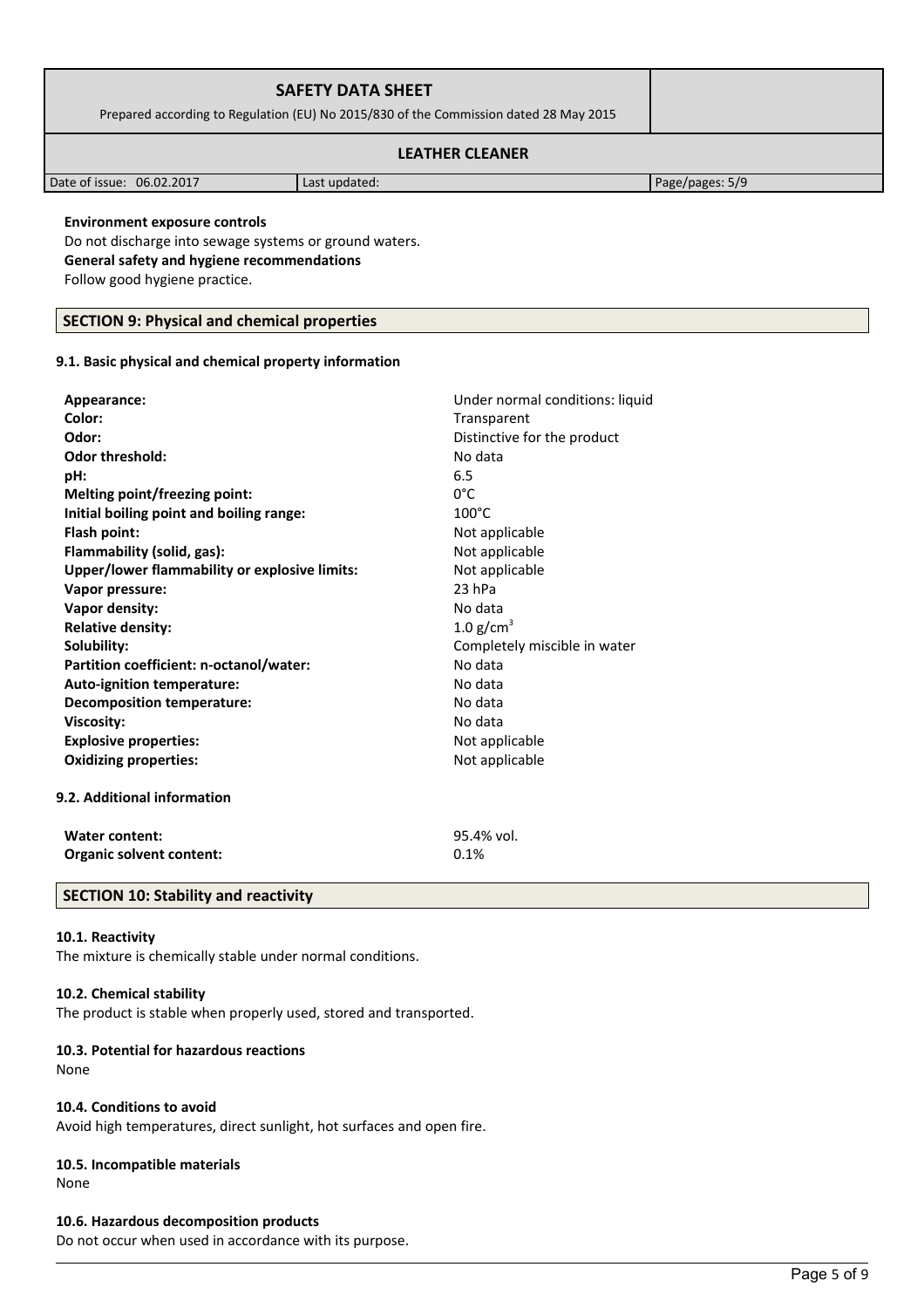| <b>SAFETY DATA SHEET</b><br>Prepared according to Regulation (EU) No 2015/830 of the Commission dated 28 May 2015 |  |
|-------------------------------------------------------------------------------------------------------------------|--|
| <b>LEATHER CLEANER</b>                                                                                            |  |

Date of issue: 06.02.2017 Last updated: Page/pages: 6/9

### **SECTION 11: Toxicological information**

#### **11.1. Information regarding toxicological effects**

#### **Acute toxicity**

Based on available data, the classification criteria are not met. **Skin corrosion/irritation** Based on available data, the classification criteria are not met. **Serious eye injury/irritation** Causes serious eye irritation. **Allergenic influence on respiratory tract or skin** Based on available data, the classification criteria are not met. **Mutagenic influence on reproductive cells** Based on available data, the classification criteria are not met. **Carcinogenicity** Based on available data, the classification criteria are not met. **Harmful influence on reproductive organs** Based on available data, the classification criteria are not met. **Toxic influence on target organs – single exposure** Based on available data, the classification criteria are not met. **Toxic influence on target organs – repeated exposure** Based on available data, the classification criteria are not met. **Hazard caused by aspiration** Based on available data, the classification criteria are not met.

### **SECTION 12: Environmental information**

# **12.1. Toxicity**

No data

### **12.2. Durability and dissolution potential**

The surfactants contained in the product comply with the biodegradability criteria as laid down in Regulation (EC) 648/2004 on detergents.

**12.3. Bioaccumulation capacity** No data

**12.4. Soil mobility** No data

**12.5. Results of PBT and vPvB properties evaluation** No data

**12.6. Other harmful effects** No data

## **SECTION 13: Waste disposal**

### **13.1. Waste disposal methods**

Empty containers should be transported to an authorized company in order to be reprocessed or recycled.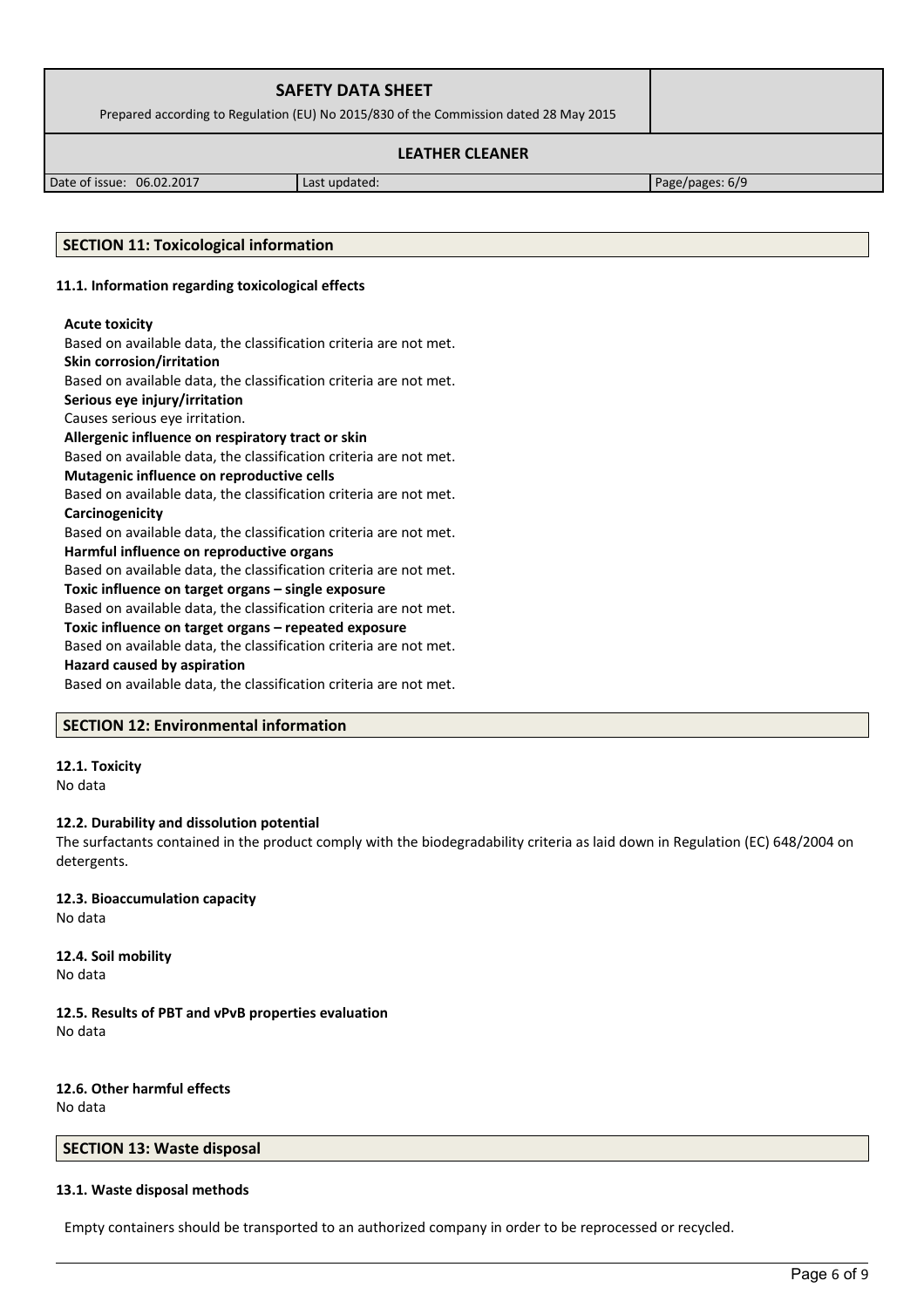| <b>SAFETY DATA SHEET</b><br>Prepared according to Regulation (EU) No 2015/830 of the Commission dated 28 May 2015 |               |                 |
|-------------------------------------------------------------------------------------------------------------------|---------------|-----------------|
| <b>LEATHER CLEANER</b>                                                                                            |               |                 |
| Date of issue: 06.02.2017                                                                                         | Last updated: | Page/pages: 7/9 |

Do not store with municipal waste.

Do not discharge into sewage systems, surface waters or wastewater.

## **Waste code**

Act of 14 December 2012 on waste (Dz.U. (Journal of Laws) 2013, item 21).

Regulation of the Minister of Environment of 9 September 2014 on the waste catalogue (Dz.U. (Journal of Laws) 2014, item 1923).

The waste code must be assigned individually at the location where the waste is produced, depending on the industry in which it is used.

### **SECTION 14: Transport information**

| 14.1.<br>14.2.<br>14.3.          | UN number<br>UN proper shipping name<br><b>Transport hazard class(es)</b><br>Warning sticker No.                            | <b>ADR/RID</b><br>---<br>---<br>--- | <b>IMGD</b><br>---<br>---<br>---<br>---        | <b>IATA</b><br>---<br>---<br>--- |
|----------------------------------|-----------------------------------------------------------------------------------------------------------------------------|-------------------------------------|------------------------------------------------|----------------------------------|
| 14.4.<br>14.5.<br>14.6.<br>14.7. | Packing group<br>Threat to the environment<br>Special precautions for users<br>Bulk transport in accordance with the MARPOL | ---<br>---                          | ---<br>---<br>Not applicable<br>Not applicable | ---<br>---                       |
|                                  | convention appendix II and the IBC code                                                                                     |                                     |                                                |                                  |

## **SECTION 15: Legal information**

# **15.1. Provisions of the law regarding safety and protection of the environment in relation to the substance or mixture This safety data sheet has been drawn up based on the following legal acts:**

- 1. Regulation (EC) No 1907/2006 of the European Parliament and of the Council of 18 December 2006 concerning the Registration, Evaluation, Authorization and Restriction of Chemicals (REACH), establishing a European Chemicals Agency, amending Directive 1999/45/EC and repealing Council Regulation (EEC) No 793/93 and Commission Regulation (EC) No 1488/94 as well as Council Directive 76/769/EEC and Commission Directives 91/155/EEC, 93/67/EEC, 93/105/EC and 2000/21/EC.
- 2. Regulation (EC) No 1272/2008 of the European Parliament and of the Council of 16 December 2008 on classification, labeling and packaging of substances and mixtures, amending and repealing Directives 67/548/EEC and 1999/45/EC, and amending Regulation (EC) No 1907/2006. [ATP1, ATP2, ATP3, ATP4, ATP5, ATP6]
- 3. Commission Regulation (EU) 2015/830 of 28 May 2015 amending Regulation (EC) No 1907/2006 of the European Parliament and of the Council on the Registration, Evaluation, Authorization and Restriction of Chemicals (REACH) as corrected (replaces Regulation EC No 453/2015)
- 4. Act of 25 February 2011 on the chemical substances and their mixtures (DZ.U. (Journal of Laws) No 63, item 322 with amendments).
- 5. Regulation of the Minister of Labor and Social Policy of 6 June 2014 on the maximum permissible concentration and intensity of agents harmful to health in the work environment (Dz.U. (Journal of Laws) item 817).
- 6. Act of 14 December 2012 on waste (Dz.U. (Journal of Laws) 2013, item 21).
- 7. Regulation of the Minister of Environment of 9 September 2014 on the waste catalogue (Dz.U. (Journal of Laws) 2014, item 1923).
- 8. Classification of dangerous goods according to the European Agreement concerning the International Carriage of Dangerous Goods by Road (ADR).
- 9. Regulation of the Minister of Labor and Social Policy of 26 September 1997 on general provisions of occupational safety and health (Dz.U. (Journal of Laws) 2003 No 169, item 1650 with amendments).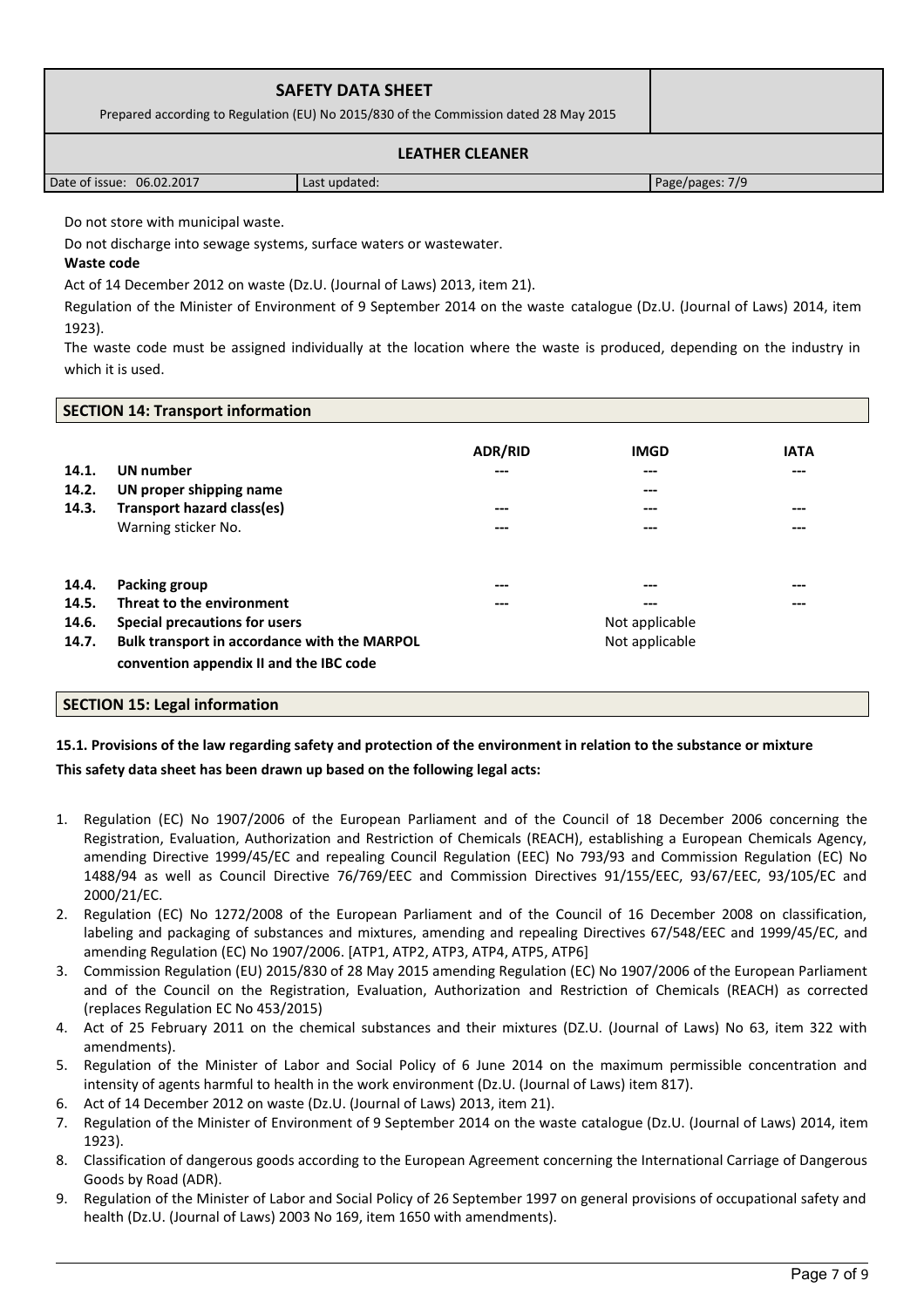| <b>SAFETY DATA SHEET</b><br>Prepared according to Regulation (EU) No 2015/830 of the Commission dated 28 May 2015 |               |                 |
|-------------------------------------------------------------------------------------------------------------------|---------------|-----------------|
| <b>LEATHER CLEANER</b>                                                                                            |               |                 |
| Date of issue: 06.02.2017                                                                                         | Last updated: | Page/pages: 8/9 |

10. Regulation of the Minister of Health of 30 December 2004 on occupational health and safety related to the presence of chemical agents in the workplace (Dz.U. (Journal of Laws) 2005 No 11, item 86 with amendments). Regulation of the Minister of Economy of 21 December 2005 on essential requirements for personal protection (Dz.U. (Journal of Laws) No 259, item 2173).

#### **15.2. Chemical safety evaluation**

No chemical safety evaluation for the mixture.

#### **SECTION 16: Additional information**

List of hazard statements from section: 3 **H302** Harmful if swallowed **H312** Harmful in contact with skin **H318** Causes serious eye damage **H331** Toxic if inhaled

#### **CAS** (Chemical Abstracts Service)

**EC number** means one of the following:

- the number of the substance as given in the European Inventory of Existing Chemical Substances (EINECS),
- the number of the substance as given in the European List of Notified Chemical Substances (ELINCS)
- the number in the inventory of chemical substances listed in the European Commission's publication "No-longer polymers"

#### **Description of used abbreviations, acronyms and symbols:**

**NDS** - maximum allowable concentration of substances hazardous to health in work environment **NDSCh** - temporary maximum allowable concentration **NDSP** - highest maximum allowable concentration **UN number** - the four-digit number that identifies hazardous materials and articles (UN No) **ADR** - the European Agreement concerning the International Carriage of Dangerous Goods by Road **RID** - the Regulation concerning the International Carriage of Dangerous Goods by Rail **IMDG** - International Maritime Dangerous Goods Code **IATA** – International Air Transport Association **vPvB** (substance) very Persistent very Bioaccumulable **PBT** (substance) Persistent Bioaccumulative Toxic **LD50** Lethal dose required to kill half the members of a tested population **LC50** Lethal concentration required to kill half the members of a tested population **ECX** Concentration at which X% inhibition of growth or growth rate is observed **NOEL** The highest concentration with no effect observed **BOD** Biochemical Oxygen Demand (BZT) pl: Biochemiczne Zapotrzebowanie Tlenu **COD** Chemical Oxygen Demand (ChZT) pl: Chemiczne Zapotrzebowanie Tlenu

**ThOD** Theoretical Oxygen Demand - pl: Teoretyczne Zapotrzebowanie Tlenu

### **Additional information:**

The product described in the safety data sheet should be kept and used in accordance with the good industrial practice and all legal regulations.

The information included in the safety data sheet, based on the current knowledge, is aimed at the description of the product from the point of view of the legal regulations concerning safety, health and environment protection. They should not be construed as a warranty for any specific properties.

The user is responsible for ensuring conditions of safe use of the product and is liable for the effects of the improper use of this product.

The safety data sheet has been issued by: EKOS S.C. 80-266 Gdańsk, al. Grunwaldzka 205/209